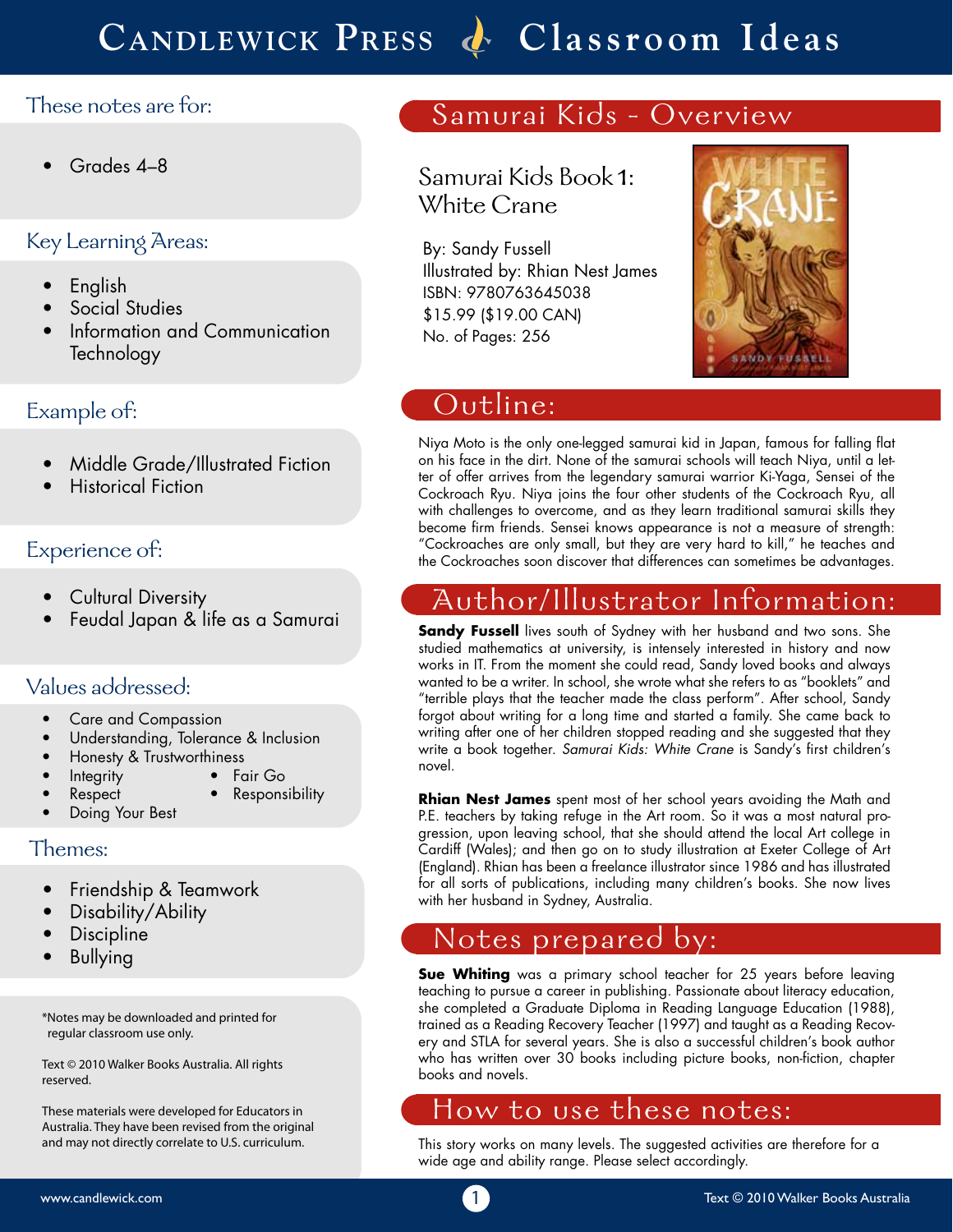### **Sandy Fussell's inspiration for Samurai Kids Book 1: White Crane –**

"In the beginning there was one sentence. It came from nowhere but it stuck in my brain.

*My name is Niya Moto and I'm the only one-legged samurai kid in Japan.* 

And then I started to think what it would be like to be Niya. I practised a few flying leaps, one-legged, in the back yard. So I quickly discovered the next line – *Famous for falling flat on my face* – And that was the last of my input because from then on the characters dictated to me and I just followed. But behind all that is a love of Japanese history and culture. I've never been to Japan but one day…"

### **Talking and Listening Activities:**

• Questions to discuss about characterisation:

Why do you think the book is called *White Crane*? How, in Japan, does the crane symbolise hope, honour and loyalty, happiness and 'wholeness'?

How and why do you think Niya identifies with the crane – physically and spiritually?

What makes each character 'different'? How do these differences contribute to each character's strengths?

How does one character's strength compensate for another's weakness?

Yoshi will not fight, even to win a team point at the games – is this right?

Why do you think Sensei believes that some of the old ways need to change?

Which character do you like the best? Why?

### **Reading Activities**

- The author researched feudal Japan and the life of a samurai thoroughly before writing *White Crane*. Identify aspects of the book that reflect this research.
- Create a character profile for each of the samurai kids and Ki-Yaga. Note each character's appearance, strengths, weaknesses, likes, dislikes, personality traits etc.
- Ki-Yaga has many wise sayings; for example, "A cracked bowl can hold water. There is nothing wrong with the bowl. It just needs to be held properly" (p14/15). Collect other similar sayings and then try to explain what they mean.
- What are the skills that the samurai kids must learn and practise for the Samurai Trainee Games? Divide the class into small groups, giving each group a different skill to research and then present to the class. (e.g. archery, sword fighting, haiku etc.)

Debate topics:

*White Crane* is not a story about disability. It is about ability.

Ki-Yaga is a great teacher.

- *• White Crane* is an historical novel. The time, place and activities e.g. sword making, are real. The children and the Games are not. How much of an historical novel should be factual? Discuss.
- Discuss the similarities and differences between the Cockroach Ryu and the Dragon Ryu. Is one better than the other? Why / Why not?
- Students assume a character and field questions from the class, answering how they think the character would answer.

- There is a glossary of "Useful Words" at the back of the book. Choose some other "useful" or "interesting" words from the book to add to the glossary. Pool ideas and create a class glossary for *White Crane*.
- The Japanese kanji symbols at the beginning of each chapter represent the seven virtues of bushido. Find in the book where these virtues are listed, then find the dictionary meaning for each virtue.
- Each samurai kid has a spirit totem. Create a chart as per the example below.

| Kid   | Totem              | Why this totem<br>suits the character |
|-------|--------------------|---------------------------------------|
| Niya  | <b>White Crane</b> |                                       |
| Yoshi |                    |                                       |
| iaii  |                    |                                       |